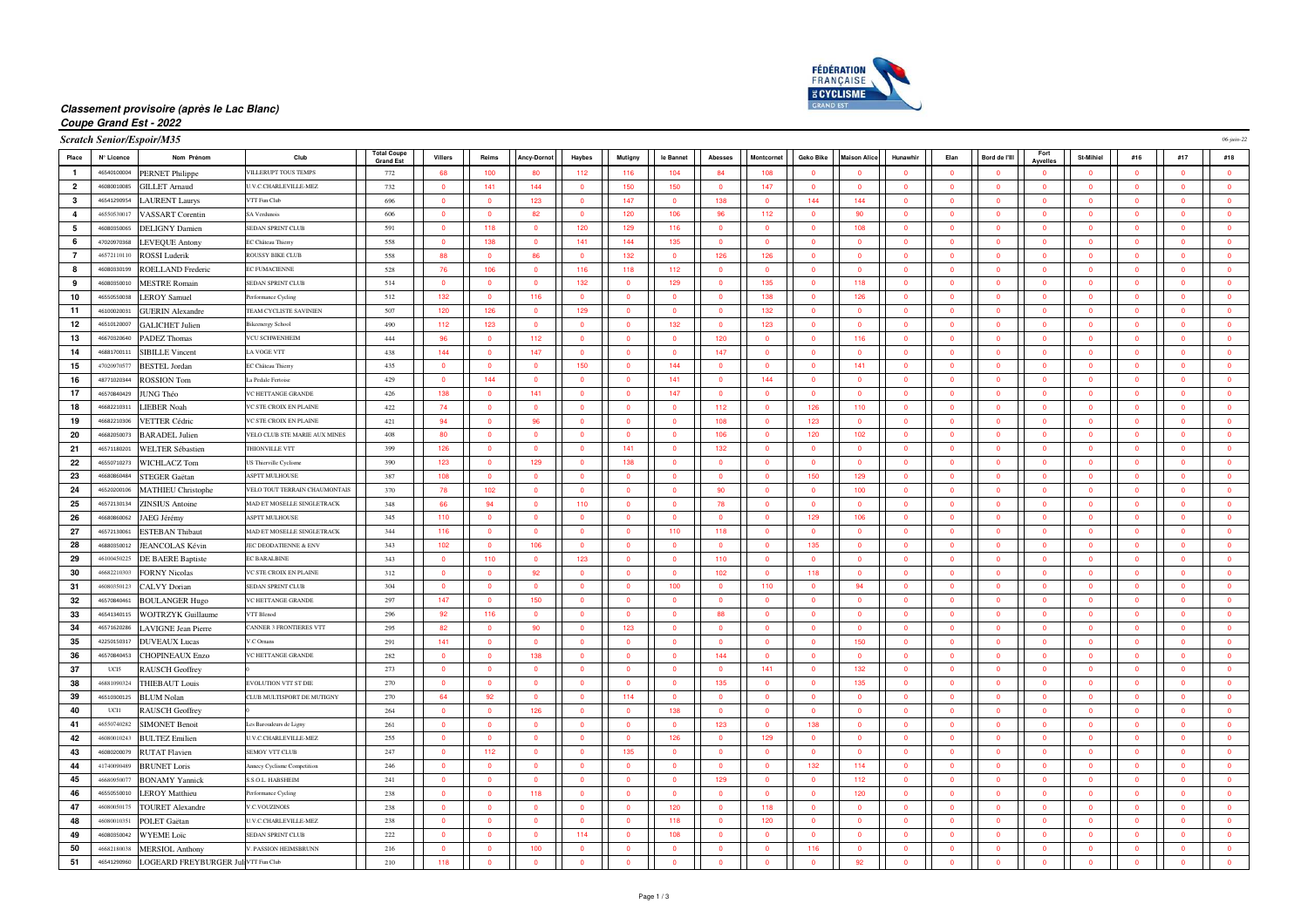

## **Classement provisoire (après le Lac Blanc)**

#### **Coupe Grand Est - 2022**

|  | <b>Coratob Conjor/Fenoir/M25</b> |  |
|--|----------------------------------|--|
|  |                                  |  |

|       | <b>Scratch Senior/Espoir/M35</b> |                            |                                |                                        |                         |                         |                    |                         |                         |                         |                         |                         |                          |                         |                |                         |                         |                         |                         |                         |                         | 06-juin-22              |
|-------|----------------------------------|----------------------------|--------------------------------|----------------------------------------|-------------------------|-------------------------|--------------------|-------------------------|-------------------------|-------------------------|-------------------------|-------------------------|--------------------------|-------------------------|----------------|-------------------------|-------------------------|-------------------------|-------------------------|-------------------------|-------------------------|-------------------------|
| Place | N° Licence                       | Nom Prénom                 | Club                           | <b>Total Coupe</b><br><b>Grand Est</b> | Villers                 | Reims                   | <b>Ancy-Dornot</b> | Haybes                  | Mutigny                 | le Bannet               | Abesses                 | Montcornet              | Geko Bike                | <b>Maison Alice</b>     | Hunawhir       | Elan                    | Bord de l'Ill           | Fort<br><b>Avvelles</b> | St-Mihiel               | #16                     | #17                     | #18                     |
| 52    | 46572110145                      | <b>WELTER Mathieu</b>      | <b>ROUSSY BIKE CLUB</b>        | 210                                    | 106                     | $\Omega$                | 104                | $\Omega$                | $\Omega$                | $\mathbf{0}$            | $\overline{\mathbf{0}}$ | $\Omega$                | $\overline{\mathbf{0}}$  | $\Omega$                | $\Omega$       | $\overline{\mathbf{0}}$ | $\Omega$                | $\overline{0}$          | $\overline{0}$          | $\Omega$                | $\bullet$               | $\bullet$               |
| 53    | 46080330254                      | PAUMAS Adien               | <b>EC FUMACIENNE</b>           | 208                                    | $\overline{\mathbf{0}}$ | $\overline{\mathbf{0}}$ | $\bullet$          | $\overline{\mathbf{0}}$ | $\overline{0}$          | 102                     | $\overline{\mathbf{0}}$ | 106                     | $\bullet$                | $\overline{\mathbf{0}}$ | $\overline{0}$ | $\overline{\mathbf{0}}$ | $\bullet$               | $\overline{0}$          | $\overline{\mathbf{0}}$ | $\overline{0}$          | $\mathbf 0$             | $\mathbf 0$             |
| 54    | 46881010345                      | <b>GROSJEAN Baptiste</b>   | REMIREMONT VTT                 | 206                                    | 90                      | $\bullet$               | $\overline{0}$     | $\bullet$               | $\bullet$               | $\overline{0}$          | 116                     | $\overline{0}$          | $\overline{\mathbf{0}}$  | $\bullet$               | $\overline{0}$ | $\overline{\mathbf{0}}$ | $\overline{0}$          | $\overline{0}$          | $\bullet$               | $\Omega$                | $\mathbf{0}$            | $\bullet$               |
| 55    | 46541340101                      | <b>SOLARO</b> Stéphane     | <b>VTT Blenod</b>              | 202                                    | $\mathbf{0}$            | $\overline{0}$          | 98                 | $\overline{0}$          | $\mathbf{0}$            | $\overline{0}$          | 104                     | $\mathbf{0}$            | $\overline{\mathbf{0}}$  | $\overline{\mathbf{0}}$ | $\overline{0}$ | $\mathbf{0}$            | $\overline{0}$          | $\overline{0}$          | $\mathbf{0}$            | $\overline{0}$          | $\mathbf{0}$            | $\overline{\mathbf{0}}$ |
| 56    | 46541290882                      | <b>MELLARD Alexandre</b>   | VTT Fun Club                   | 168                                    | 70                      | $\bullet$               | $\overline{0}$     | $\bullet$               | $\overline{0}$          | $\overline{0}$          | $\overline{\mathbf{0}}$ | $\overline{0}$          | $\overline{\mathbf{0}}$  | 98                      | $\overline{0}$ | $\overline{\mathbf{0}}$ | $\overline{0}$          | $\overline{0}$          | $\overline{0}$          | $\sqrt{2}$              | $\mathbf{0}$            | $\overline{\mathbf{0}}$ |
| 57    | 41630760060                      | <b>AMYOT Rafael</b>        | Energy Cycle Mozac             | 158                                    | 62                      | $\bullet$               | $\mathbf{0}$       | $\bullet$               | $\overline{0}$          | $\overline{0}$          | $\overline{\mathbf{0}}$ | $\overline{0}$          | $\bullet$                | 96                      | $\overline{0}$ | $\overline{\mathbf{0}}$ | $\overline{0}$          | $\overline{0}$          | $\bullet$               | $\overline{0}$          | $\bullet$               | $\bullet$               |
| 58    | 48771150164                      | DUBAU Joshua               | Team Peltrax - CSD             | 150                                    | $\overline{\mathbf{0}}$ | 150                     | $\overline{0}$     | $\Omega$                | $\Omega$                | $\mathbf{0}$            | $\overline{\mathbf{0}}$ | $\overline{0}$          | $\overline{\mathbf{0}}$  | $\overline{0}$          | $\Omega$       | $\overline{\mathbf{0}}$ | $\overline{\mathbf{0}}$ | $\overline{0}$          | $\Omega$                | $\Omega$                | $\overline{0}$          | $\mathbf 0$             |
| 59    | 46541370288                      | <b>LIARDET Arthur</b>      | Team Macadam's Cowboys         | 150                                    | 150                     | $\bullet$               | $\mathbf{0}$       | $\overline{0}$          | $\overline{0}$          | $\overline{0}$          | $\overline{\mathbf{0}}$ | $\bullet$               | $\overline{\mathbf{0}}$  | $\mathbf 0$             | $\overline{0}$ | $\overline{\mathbf{0}}$ | $\overline{0}$          | $\mathbf{0}$            | $\overline{0}$          | $\overline{0}$          | $\mathbf{0}$            | $\overline{\mathbf{0}}$ |
| 60    | 4688195001                       | <b>CHAINEL Steve</b>       | <b>CROSS TEAM</b>              | 150                                    | $\overline{\mathbf{0}}$ | $\bullet$               | $\mathbf{0}$       | $\overline{0}$          | $\overline{0}$          | $\overline{0}$          | 150                     | $\mathbf{0}$            | $\overline{\phantom{0}}$ | $\overline{\mathbf{0}}$ | $\overline{0}$ | $\overline{\mathbf{0}}$ | $\overline{0}$          | $\mathbf{0}$            | $\overline{0}$          | $\Omega$                | $\mathbf{0}$            | $\mathbf 0$             |
| 61    | UCI4                             | <b>FRANQUET Anthony</b>    |                                | 150                                    | $\overline{0}$          | $\overline{0}$          | $\Omega$           | $\Omega$                | $\Omega$                | $\Omega$                | $\overline{0}$          | 150                     | $\overline{0}$           | $\overline{0}$          | $\overline{0}$ | $\overline{0}$          | $\overline{0}$          | $\overline{0}$          | $\Omega$                | $\Omega$                | $\Omega$                | $\overline{0}$          |
| 62    | 42250340591                      | DEBORD Romain              | CC Etupes                      | 147                                    | $\overline{\mathbf{0}}$ | $\bullet$               | $\mathbf{0}$       | $\overline{\mathbf{0}}$ | $\overline{0}$          | $\overline{\mathbf{0}}$ | $\overline{\mathbf{0}}$ | $\overline{0}$          | $\overline{\mathbf{0}}$  | 147                     | $\mathbf{0}$   | $\overline{\mathbf{0}}$ | $\overline{\mathbf{0}}$ | $\mathbf{0}$            | $\overline{\mathbf{0}}$ | $\overline{\mathbf{0}}$ | $\bullet$               | $\bullet$               |
| 63    | 48771150165                      | <b>DUBAU</b> Lucas         | Team Peltrax - CSD             | 147                                    | $\overline{0}$          | 147                     | $\overline{0}$     | $\Omega$                | $\Omega$                | $\Omega$                | $\overline{0}$          | $\overline{0}$          | $\overline{\mathbf{0}}$  | $\overline{0}$          | $\Omega$       | $\Omega$                | $\overline{0}$          | $\overline{0}$          | $\Omega$                | $\Omega$                | $\overline{0}$          | $\bullet$               |
| 64    | 46080330084                      | <b>HYON</b> François       | <b>EC FUMACIENNE</b>           | 147                                    | $\overline{\mathbf{0}}$ | $\Omega$                | $\overline{0}$     | 147                     | $\Omega$                | $\overline{0}$          | $\overline{\mathbf{0}}$ | $\overline{0}$          | $\overline{0}$           | $\overline{\mathbf{0}}$ | $\overline{0}$ | $\overline{0}$          | $\overline{0}$          | $\overline{0}$          | $\Omega$                | $\Omega$                | $\mathbf{0}$            | $\overline{\mathbf{0}}$ |
| 65    | 49503490759                      | <b>BLANCHARD Arnaud</b>    | VTT Saint Lo                   | 147                                    | $\overline{\mathbf{0}}$ | $\bullet$               | $\mathbf{0}$       | $\overline{0}$          | $\Omega$                | $\Omega$                | $\Omega$                | $\Omega$                | 147                      | $\Omega$                | $\Omega$       | $\overline{0}$          | $\overline{0}$          | $\mathbf{0}$            | $\overline{0}$          | $\Omega$                | $\Omega$                | $\mathbf 0$             |
| 66    | 47020970584                      | <b>FERON Rudy</b>          | EC Château Thierry             | 144                                    | $\overline{\mathbf{0}}$ | $\bullet$               | $\overline{0}$     | 144                     | $\overline{0}$          | $\overline{0}$          | $\overline{\mathbf{0}}$ | $\overline{0}$          | $\overline{\mathbf{0}}$  | $\overline{\mathbf{0}}$ | $\overline{0}$ | $\overline{\mathbf{0}}$ | $\overline{0}$          | $\overline{0}$          | $\bullet$               | $\Omega$                | $\mathbf{0}$            | $\overline{\mathbf{0}}$ |
| 67    | 46681030351                      | <b>STEIBLE Eddy</b>        | CHOUETBIKE CL.V-NEUF           | 141                                    | $\overline{\mathbf{0}}$ | $\overline{0}$          | $\overline{0}$     | $\mathbf{0}$            | $\overline{0}$          | $\mathbf{0}$            | $\overline{\mathbf{0}}$ | $\overline{0}$          | 141                      | $\overline{\mathbf{0}}$ | $\overline{0}$ | $\overline{\mathbf{0}}$ | $\overline{0}$          | $\overline{0}$          | $\overline{0}$          | $\overline{0}$          | $\overline{0}$          | $\overline{\mathbf{0}}$ |
| 68    | 42390280598                      | <b>COUVEINHES Axel</b>     | Velo Club Dolois               | 141                                    | $\Omega$                | $\overline{0}$          | $\Omega$           | $\Omega$                | $\Omega$                | $\Omega$                | 141                     | $\Omega$                | $\overline{0}$           | $\Omega$                | $\Omega$       | $\Omega$                | $\Omega$                | $\Omega$                | $\Omega$                | $\Omega$                | $\Omega$                | $\overline{\mathbf{0}}$ |
| 69    | 46541290850                      | PERRIN Tom                 | VTT Fun Club                   | 138                                    | $\overline{0}$          | $\bullet$               | $\mathbf{0}$       | $\overline{0}$          | $\overline{0}$          | $\overline{0}$          | $\overline{\mathbf{0}}$ | $\mathbf{0}$            | $\overline{0}$           | 138                     | $\overline{0}$ | $\overline{0}$          | $\overline{0}$          | $\mathbf{0}$            | $\overline{0}$          | $\overline{0}$          | $\overline{0}$          | $\overline{\mathbf{0}}$ |
| 70    | 46080010329                      | REYMANN Rémi               | U.V.C.CHARLEVILLE-MEZ          | 138                                    | $\overline{\mathbf{0}}$ | $\Omega$                | $\overline{0}$     | 138                     | $\Omega$                | $\Omega$                | $\Omega$                | $\Omega$                | $\overline{\mathbf{0}}$  | $\overline{\mathbf{0}}$ | $\Omega$       | $\overline{\mathbf{0}}$ | $\Omega$                | $\overline{0}$          | $\Omega$                | $\Omega$                | $\Omega$                | $\mathbf 0$             |
| 71    | 49760610385                      | LEJEUNE Rémi               | UC Darnetal                    | 135                                    | $\overline{0}$          | $\overline{0}$          | $\overline{0}$     | 135                     | $\Omega$                | $\Omega$                | $\overline{0}$          | $\overline{0}$          | $\overline{0}$           | $\overline{0}$          | $\overline{0}$ | $\overline{0}$          | $\overline{0}$          | $\overline{0}$          | $\Omega$                | $\sqrt{2}$              | $\Omega$                | $\overline{0}$          |
| 72    | 46550550018                      | <b>VERMERSCH</b> Anathole  | Performance Cycling            | 135                                    | 135                     | $\bullet$               | $\overline{0}$     | $\bullet$               | $\overline{\mathbf{0}}$ | $\mathbf 0$             | $\overline{\mathbf{0}}$ | $\overline{0}$          | $\overline{\mathbf{0}}$  | $\overline{\mathbf{0}}$ | $\mathbf{0}$   | $\overline{\mathbf{0}}$ | $\overline{\mathbf{0}}$ | $\overline{0}$          | $\bullet$               | $\mathbf{0}$            | $\bullet$               | $\overline{\mathbf{0}}$ |
| 73    | 42700310038                      | JOT Matéo                  | Philippe Wagner Cycling        | 135                                    | $\Omega$                | 135                     | $\Omega$           | $\Omega$                | $\Omega$                | $\Omega$                | $\Omega$                | $\Omega$                | $\overline{\mathbf{0}}$  | $\overline{0}$          | $\Omega$       | $\Omega$                | $\Omega$                | $\Omega$                | $\Omega$                | $\Omega$                | $\Omega$                | $\bullet$               |
| 74    | 46541370304                      | <b>SINDT Jean-Nicolas</b>  | Team Macadam's Cowboys         | 135                                    | $\overline{0}$          | $\Omega$                | 135                | $\Omega$                | $\Omega$                | $\Omega$                | $\Omega$                | $\Omega$                | $\overline{0}$           | $\overline{\mathbf{0}}$ | $\Omega$       | $\mathbf{0}$            | $\Omega$                | $\mathbf{0}$            | $\Omega$                | $\Omega$                | $\Omega$                | $\overline{\mathbf{0}}$ |
| 75    | 46571450124                      | <b>THILLY Lucas</b>        | VTT CLUB VIESSMANN             | 132                                    | $\overline{\mathbf{0}}$ | $\Omega$                | 132                | $\overline{\mathbf{0}}$ | $\Omega$                | $\overline{0}$          | $\overline{\mathbf{0}}$ | $\Omega$                | $\overline{\mathbf{0}}$  | $\overline{\mathbf{0}}$ | $\Omega$       | $\overline{\mathbf{0}}$ | $\overline{0}$          | $\overline{0}$          | $\overline{\mathbf{0}}$ | $\Omega$                | $\overline{0}$          | $\mathbf 0$             |
| 76    | 41010090394                      | <b>GAGNAIRE Maxime</b>     | Vélo Club d'Amberieu           | 132                                    | $\overline{\mathbf{0}}$ | 132                     | $\overline{0}$     | $\overline{0}$          | $\Omega$                | $\overline{0}$          | $\overline{\mathbf{0}}$ | $\overline{0}$          | $\overline{\mathbf{0}}$  | $\overline{\mathbf{0}}$ | $\overline{0}$ | $\overline{\mathbf{0}}$ | $\overline{0}$          | $\overline{0}$          | $\overline{0}$          | $\Omega$                | $\mathbf{0}$            | $\overline{\mathbf{0}}$ |
| 77    | 46510120004                      | <b>CARLIER Corentin</b>    | <b>Bikeenergy Schoo</b>        | 129                                    | $\overline{0}$          | 129                     | $\overline{0}$     | $\overline{0}$          | $\overline{0}$          | $\mathbf{0}$            | $\overline{\mathbf{0}}$ | $\overline{0}$          | $\overline{\mathbf{0}}$  | $\overline{\mathbf{0}}$ | $\overline{0}$ | $\overline{\mathbf{0}}$ | $\overline{0}$          | $\overline{0}$          | $\overline{0}$          | $\overline{0}$          | $\overline{0}$          | $\bullet$               |
| 78    | 46881700364                      | <b>CURIEN Pierre</b>       | LA VOGE VTT                    | 129                                    | 129                     | $\overline{0}$          | $\overline{0}$     | $\bullet$               | $\overline{0}$          | $\mathbf{0}$            | $\overline{0}$          | $\overline{0}$          | $\overline{\mathbf{0}}$  | $\overline{0}$          | $\overline{0}$ | $\overline{0}$          | $\overline{0}$          | $\overline{0}$          | $\overline{0}$          | $\overline{0}$          | $\mathbf{0}$            | $\overline{\mathbf{0}}$ |
| 79    | 46510130482                      | <b>MINON Nicolas</b>       | Club yeliste Grand Reim        | 126                                    | $\overline{0}$          | $\bullet$               | $\overline{0}$     | $\overline{0}$          | 126                     | $\overline{0}$          | $\overline{\mathbf{0}}$ | $\mathbf{0}$            | $\overline{\mathbf{0}}$  | $\overline{\mathbf{0}}$ | $\overline{0}$ | $\overline{0}$          | $\overline{0}$          | $\overline{0}$          | $\overline{0}$          | $\overline{0}$          | $\overline{0}$          | $\mathbf 0$             |
| 80    | 11C13                            | <b>KERREMANS</b> Samuel    |                                | 126                                    | $\Omega$                | $\Omega$                | $\Omega$           | 126                     | $\Omega$                | $\sqrt{2}$              | $\sqrt{2}$              | $\sqrt{2}$              | $\overline{0}$           | $\sqrt{2}$              | $\Omega$       | $\overline{0}$          | $\Omega$                | $\Omega$                | $\sqrt{2}$              | $\Omega$                | $\Omega$                | $\overline{\mathbf{0}}$ |
| 81    | 46680950024                      | <b>FLANDRE Harold</b>      | S.S.O.L. HABSHEIM              | 123                                    | $\overline{\mathbf{0}}$ | $\bullet$               | $\mathbf{0}$       | $\overline{\mathbf{0}}$ | $\overline{0}$          | $\overline{0}$          | $\overline{\mathbf{0}}$ | $\bullet$               | $\overline{\mathbf{0}}$  | 123                     | $\overline{0}$ | $\overline{\mathbf{0}}$ | $\overline{0}$          | $\mathbf{0}$            | $\overline{\mathbf{0}}$ | $\overline{0}$          | $\mathbf 0$             | $\overline{\mathbf{0}}$ |
| 82    | 46080350119                      | <b>LOBREAUX Alexis</b>     | SEDAN SPRINT CLUB              | 123                                    | $\overline{\mathbf{0}}$ | $\bullet$               | $\overline{0}$     | $\overline{\mathbf{0}}$ | $\overline{0}$          | 123                     | $\overline{\mathbf{0}}$ | $\bullet$               | $\overline{\mathbf{0}}$  | $\overline{\mathbf{0}}$ | $\mathbf{0}$   | $\bullet$               | $\bullet$               | $\overline{0}$          | $\overline{\mathbf{0}}$ | $\mathbf{0}$            | $\bullet$               | $\overline{\mathbf{0}}$ |
| 83    | 46080010352                      | <b>DUBAL Romain</b>        | <b>U.V.C.CHARLEVILLE-MEZ</b>   | 120                                    | $\Omega$                | 120                     | $\overline{0}$     | $\overline{0}$          | $\Omega$                | $\Omega$                | $\overline{0}$          | $\Omega$                | $\overline{0}$           | $\overline{0}$          | $\Omega$       | $\overline{0}$          | $\Omega$                | $\overline{0}$          | $\Omega$                | $\Omega$                | $\Omega$                | $\overline{0}$          |
| 84    | 42250200592                      | <b>REMONDET Valentin</b>   | <b>A.C Bisontine</b>           | 120                                    | $\mathbf 0$             | $\overline{\mathbf{0}}$ | 120                | $\mathbf 0$             | $\overline{0}$          | $\overline{0}$          | $\overline{\mathbf{0}}$ | $\mathbf 0$             | $\overline{\mathbf{0}}$  | $\overline{\mathbf{0}}$ | $\mathbf 0$    | $\overline{\mathbf{0}}$ | $\overline{\mathbf{0}}$ | $\mathbf{0}$            | $\mathbf 0$             | $\overline{0}$          | $\overline{0}$          | $\overline{\mathbf{0}}$ |
| 85    | 47020650148                      | <b>MAGRE Alexis</b>        | La Cherizienne Chauny          | 118                                    | $\overline{\mathbf{0}}$ | $\bullet$               | $\overline{0}$     | 118                     | $\Omega$                | $\Omega$                | $\overline{0}$          | $\Omega$                | $\overline{0}$           | $\overline{0}$          | $\overline{0}$ | $\overline{0}$          | $\bullet$               | $\overline{0}$          | $\bullet$               | $\Omega$                | $\theta$                | $\overline{\mathbf{0}}$ |
| 86    | 46080350027                      | <b>HENRIET Corentin</b>    | SEDAN SPRINT CLUB              | 116                                    | $\overline{\mathbf{0}}$ | $\Omega$                | $\overline{0}$     | $\Omega$                | $\Omega$                | $\mathbf{0}$            | $\overline{\mathbf{0}}$ | 116                     | $\overline{\mathbf{0}}$  | $\overline{\mathbf{0}}$ | $\Omega$       | $\overline{\mathbf{0}}$ | $\Omega$                | $\overline{0}$          | $\Omega$                | $\Omega$                | $\overline{0}$          | $\overline{\mathbf{0}}$ |
| 87    | 46080200060                      | <b>OGET Ludovic</b>        | <b>SEMOY VTT CLUE</b>          | 114                                    | $\overline{\mathbf{0}}$ | 114                     | $\bullet$          | $\overline{\mathbf{0}}$ | $\overline{0}$          | $\mathbf 0$             | $\overline{\mathbf{0}}$ | $\overline{\mathbf{0}}$ | $\bullet$                | $\bullet$               | $\overline{0}$ | $\bullet$               | $\overline{\mathbf{0}}$ | $\overline{0}$          | $\overline{\mathbf{0}}$ | $\overline{0}$          | $\bullet$               | $\mathbf 0$             |
| 88    | 46541290856                      | <b>MOUGEL Robin</b>        | VTT Fun Club                   | 114                                    | 114                     | $\overline{0}$          | $\overline{0}$     | $\bullet$               | $\overline{0}$          | $\overline{0}$          | $\overline{\mathbf{0}}$ | $\overline{0}$          | $\overline{\mathbf{0}}$  | $\overline{\mathbf{0}}$ | $\overline{0}$ | $\mathbf{0}$            | $\overline{0}$          | $\overline{0}$          | $\bullet$               | $\overline{0}$          | $\mathbf{0}$            | $\bullet$               |
| 89    | 46541290847                      | <b>QUEHAN Mathis</b>       | VTT Fun Club                   | 114                                    | $\overline{0}$          | $\overline{0}$          | 114                | $\overline{0}$          | $\overline{0}$          | $\overline{0}$          | $\overline{\mathbf{0}}$ | $\mathbf{0}$            | $\overline{\mathbf{0}}$  | $\overline{\mathbf{0}}$ | $\overline{0}$ | $\overline{0}$          | $\overline{0}$          | $\overline{0}$          | $\overline{0}$          | $\overline{0}$          | $\overline{0}$          | $\overline{\mathbf{0}}$ |
| 90    | 46080200039                      | <b>LEGUILLIER Maxime</b>   | <b>SEMOY VTT CLUE</b>          | 114                                    | $\Omega$                | $\Omega$                | $\Omega$           | $\Omega$                | $\Omega$                | 114                     | $\Omega$                | $\Omega$                | $\overline{0}$           | $\Omega$                | $\Omega$       | $\overline{0}$          | $\Omega$                | $\Omega$                | $\Omega$                | $\Omega$                | $\Omega$                | $\mathbf 0$             |
| 91    | 46100120030                      | <b>CHAMPAGNE Quentin</b>   | <b>UV BUCHERES</b>             | 114                                    | $\overline{\mathbf{0}}$ | $\bullet$               | $\overline{0}$     | $\overline{\mathbf{0}}$ | $\overline{0}$          | $\overline{0}$          | 114                     | $\overline{0}$          | $\overline{\mathbf{0}}$  | $\overline{\mathbf{0}}$ | $\overline{0}$ | $\overline{\mathbf{0}}$ | $\overline{0}$          | $\overline{0}$          | $\overline{\mathbf{0}}$ | $\overline{0}$          | $\mathbf{0}$            | $\overline{\mathbf{0}}$ |
| 92    | UC <sub>16</sub>                 | DECOUX Jonathan            |                                | 114                                    | $\overline{\mathbf{0}}$ | $\overline{\mathbf{0}}$ | $\overline{0}$     | $\overline{\mathbf{0}}$ | $\overline{\mathbf{0}}$ | $\mathbf 0$             | $\overline{\mathbf{0}}$ | 114                     | $\bullet$                | $\overline{\mathbf{0}}$ | $\overline{0}$ | $\overline{\mathbf{0}}$ | $\bullet$               | $\overline{0}$          | $\overline{\mathbf{0}}$ | $\overline{0}$          | $\bullet$               | $\overline{\mathbf{0}}$ |
| 93    | 46510300026                      | <b>ARAQUE Mathis</b>       | CLUB MULTISPORT DE MUTIGNY     | 112                                    | $\overline{0}$          | $\overline{0}$          | $\overline{0}$     | $\bullet$               | 112                     | $\overline{0}$          | $\overline{\mathbf{0}}$ | $\overline{0}$          | $\overline{\mathbf{0}}$  | $\overline{\mathbf{0}}$ | $\overline{0}$ | $\overline{\mathbf{0}}$ | $\overline{0}$          | $\overline{0}$          | $\overline{0}$          | $\Omega$                | $\mathbf{0}$            | $\overline{\mathbf{0}}$ |
| 94    | 46571620143                      | WEBER Théo                 | CANNER 3 FRONTIERES VTT        | 110                                    | $\mathbf 0$             | $\overline{0}$          | 110                | $\mathbf 0$             | $\overline{0}$          | $\overline{0}$          | $\overline{\mathbf{0}}$ | $\mathbf{0}$            | $\overline{\mathbf{0}}$  | $\overline{\mathbf{0}}$ | $\mathbf{0}$   | $\overline{\mathbf{0}}$ | $\overline{0}$          | $\mathbf{0}$            | $\mathbf{0}$            | $\overline{0}$          | $\overline{0}$          | $\overline{\mathbf{0}}$ |
| 95    | UCI2                             | VAN den ABEELE Lucas       |                                | 108                                    | $\overline{0}$          | $\overline{0}$          | 108                | $\overline{0}$          | $\overline{0}$          | $\Omega$                | $\overline{0}$          | $\overline{0}$          | $\overline{0}$           | $\overline{0}$          | $\overline{0}$ | $\overline{0}$          | $\overline{0}$          | $\overline{0}$          | $\overline{0}$          | $\Omega$                | $\Omega$                | $\overline{0}$          |
| 96    | 47020700111                      | <b>JACQUEMIN Clement</b>   | A Laon Bike                    | 108                                    | $\overline{\mathbf{0}}$ | 108                     | $\mathbf{0}$       | $\overline{\mathbf{0}}$ | $\overline{0}$          | $\mathbf{0}$            | $\overline{\mathbf{0}}$ | $\bullet$               | $\overline{\mathbf{0}}$  | $\overline{0}$          | $\overline{0}$ | $\overline{\mathbf{0}}$ | $\overline{0}$          | $\mathbf{0}$            | $\overline{\mathbf{0}}$ | $\overline{0}$          | $\overline{\mathbf{0}}$ | $\overline{\mathbf{0}}$ |
| 97    | 46510020096                      | <b>CREMMER Florent</b>     | <b>BTC</b> Fagniere            | 108                                    | $\overline{0}$          | $\overline{0}$          | $\overline{0}$     | 108                     | $\Omega$                | $\overline{0}$          | $\overline{\mathbf{0}}$ | $\overline{0}$          | $\overline{\mathbf{0}}$  | $\overline{0}$          | $\overline{0}$ | $\overline{\mathbf{0}}$ | $\bullet$               | $\overline{0}$          | $\overline{\mathbf{0}}$ | $\Omega$                | $\mathbf{0}$            | $\bullet$               |
| 98    | 46541380150                      | <b>BONNEAU Simon</b>       | CC ET VTT Badonviller          | 104                                    | $\overline{0}$          | $\overline{0}$          | $\overline{0}$     | $\mathbf{0}$            | $\Omega$                | $\overline{0}$          | $\overline{\mathbf{0}}$ | $\overline{0}$          | $\overline{\mathbf{0}}$  | 104                     | $\overline{0}$ | $\overline{0}$          | $\overline{0}$          | $\overline{0}$          | $\Omega$                | $\Omega$                | $\overline{0}$          | $\bullet$               |
| 99    | 4608002007                       | <b>SCREVE Thibaut</b>      | ARDENNE METROPOLE CYCLISME     | 104                                    | $\Omega$                | $\Omega$                | $\mathbf{0}$       | $\Omega$                | $\Omega$                | $\Omega$                | $\overline{\mathbf{0}}$ | 104                     | $\overline{\mathbf{0}}$  | $\overline{\mathbf{0}}$ | $\Omega$       | $\overline{\mathbf{0}}$ | $\Omega$                | $\mathbf{0}$            | $\Omega$                | $\Omega$                | $\Omega$                | $\overline{\mathbf{0}}$ |
| 100   | 46571620321                      | <b>STRAUCH Antonin</b>     | <b>CANNER 3 FRONTIERES VTT</b> | 104                                    | 104                     | $\bullet$               | $\overline{0}$     | $\overline{0}$          | $\Omega$                | $\overline{0}$          | $\overline{\mathbf{0}}$ | $\overline{0}$          | $\overline{\mathbf{0}}$  | $\overline{\mathbf{0}}$ | $\overline{0}$ | $\overline{\mathbf{0}}$ | $\overline{0}$          | $\overline{0}$          | $\overline{0}$          | $\Omega$                | $\mathbf{0}$            | $\bullet$               |
| 101   | 47020970543                      | <b>CHAUDERLOT Julien</b>   | EC Château Thierry             | 104                                    | $\overline{\mathbf{0}}$ | 104                     | $\mathbf{0}$       | $\overline{0}$          | $\overline{0}$          | $\mathbf{0}$            | $\overline{\mathbf{0}}$ | $\overline{0}$          | $\overline{\mathbf{0}}$  | $\overline{\mathbf{0}}$ | $\overline{0}$ | $\overline{\mathbf{0}}$ | $\overline{0}$          | $\overline{0}$          | $\overline{0}$          | $\overline{0}$          | $\overline{0}$          | $\overline{\mathbf{0}}$ |
| 102   |                                  | 46550530173 LAUBARY Benoit | SA Verdunois                   | 102                                    | $\overline{0}$          | $\overline{0}$          | 102                | $\Omega$                | $\Omega$                | $\sqrt{2}$              | $\overline{0}$          | $\Omega$                | $\Omega$                 | $\overline{0}$          | $\Omega$       | $\Omega$                | $\overline{0}$          | $\overline{0}$          | $\Omega$                | $\Omega$                | $\Omega$                | $\overline{0}$          |
|       |                                  |                            |                                |                                        |                         |                         |                    |                         |                         |                         |                         |                         |                          |                         |                |                         |                         |                         |                         |                         |                         |                         |